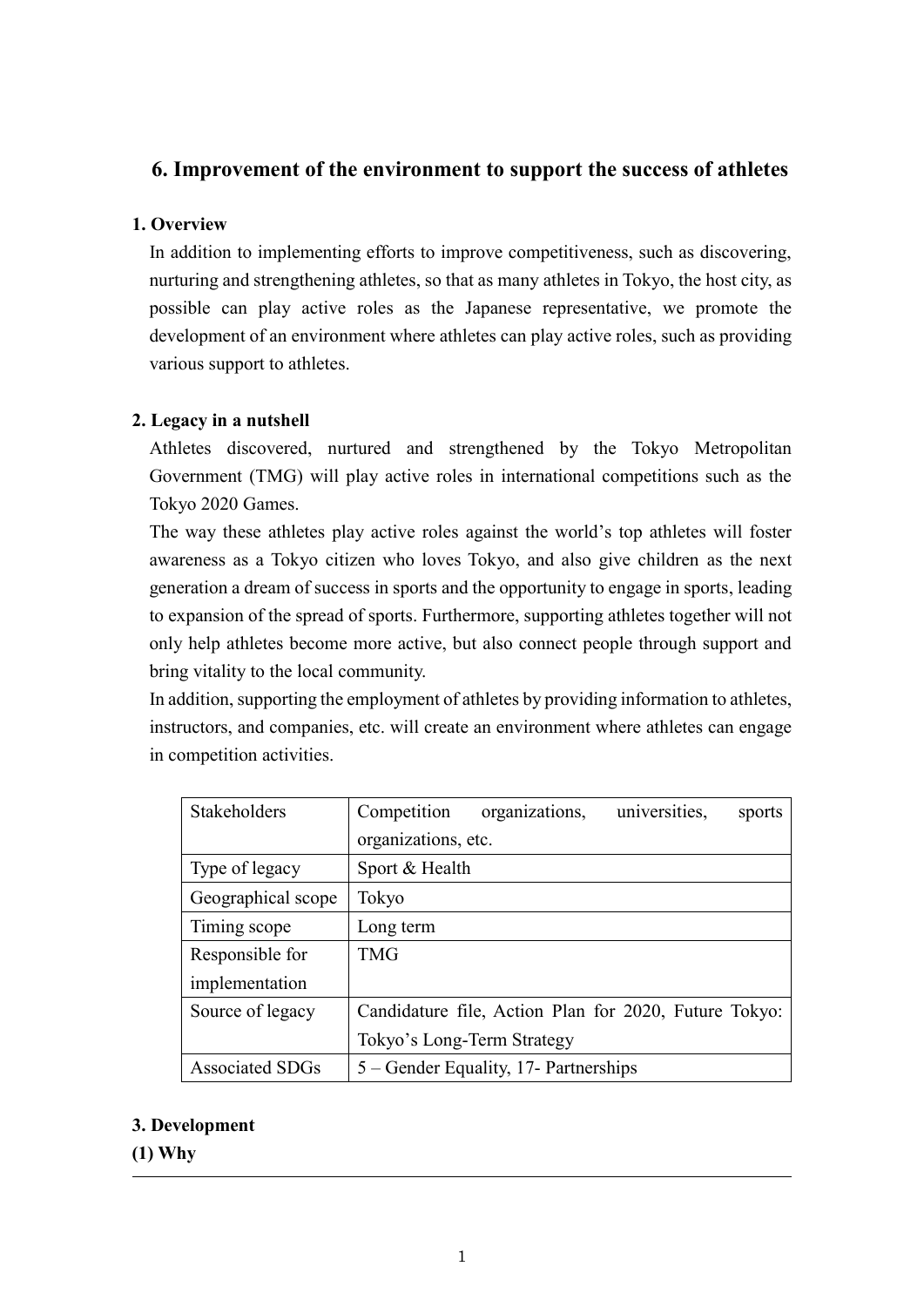Prior to the decision to host the Tokyo 2020 Games, TMG has worked to discover and nurture diverse talents and promote the improvement of competitiveness for juniors who will be next-generation athletes, and has produced athletes who play active roles in national competitions such as the National Sports Festival and athletes who participate in international competitions.

In anticipation of the delivery of the Tokyo 2020 Games, it is necessary to further strengthen efforts to improve competitiveness so that many athletes can play active roles in international competitions.

In addition, when nurturing and strengthening top athletes, it is necessary to create an environment where athletes can concentrate on competition activities without worrying about their lives.

#### **(2) When**

|        | FY2014 Support for strengthening expenses when dispatching Japanese  |  |
|--------|----------------------------------------------------------------------|--|
|        | representative candidates to overseas training camps, etc. started   |  |
| FY2015 | Support for career development of athletes started                   |  |
|        | FY2016   The Tokyo Athlete Certification System was established      |  |
| FY2019 | Training for instructors and sports associations started in order to |  |
|        | ensure sports integrity*                                             |  |

### **(3) Who**

TMG

### **(4) How**

- $\circlearrowright$  We promote efforts to discover, nurture, and strengthen promising athletes and talented junior high school students, and produce many athletes who can play active roles in international competitions such as the Tokyo 2020 Games.
- We certify Tokyo athletes who are expected to participate in the Olympic Games, etc. as "Athletes Certified as Tokyo Athletes", support their activities, and conduct training on compliance, anti-doping\* , etc. to promote selfawareness as a certified athlete.
- $\circ$  To promote clean and fair sports activities, we conduct training on anti-doping, etc. for instructors and sports associations to secure sports integrity.

<Certification Ceremony for Athletes Certified as Tokyo Athletes>[1]



<sup>[1]</sup> New Tokyo. New Tomorrow. –The Action Plan for 2020-(TMG)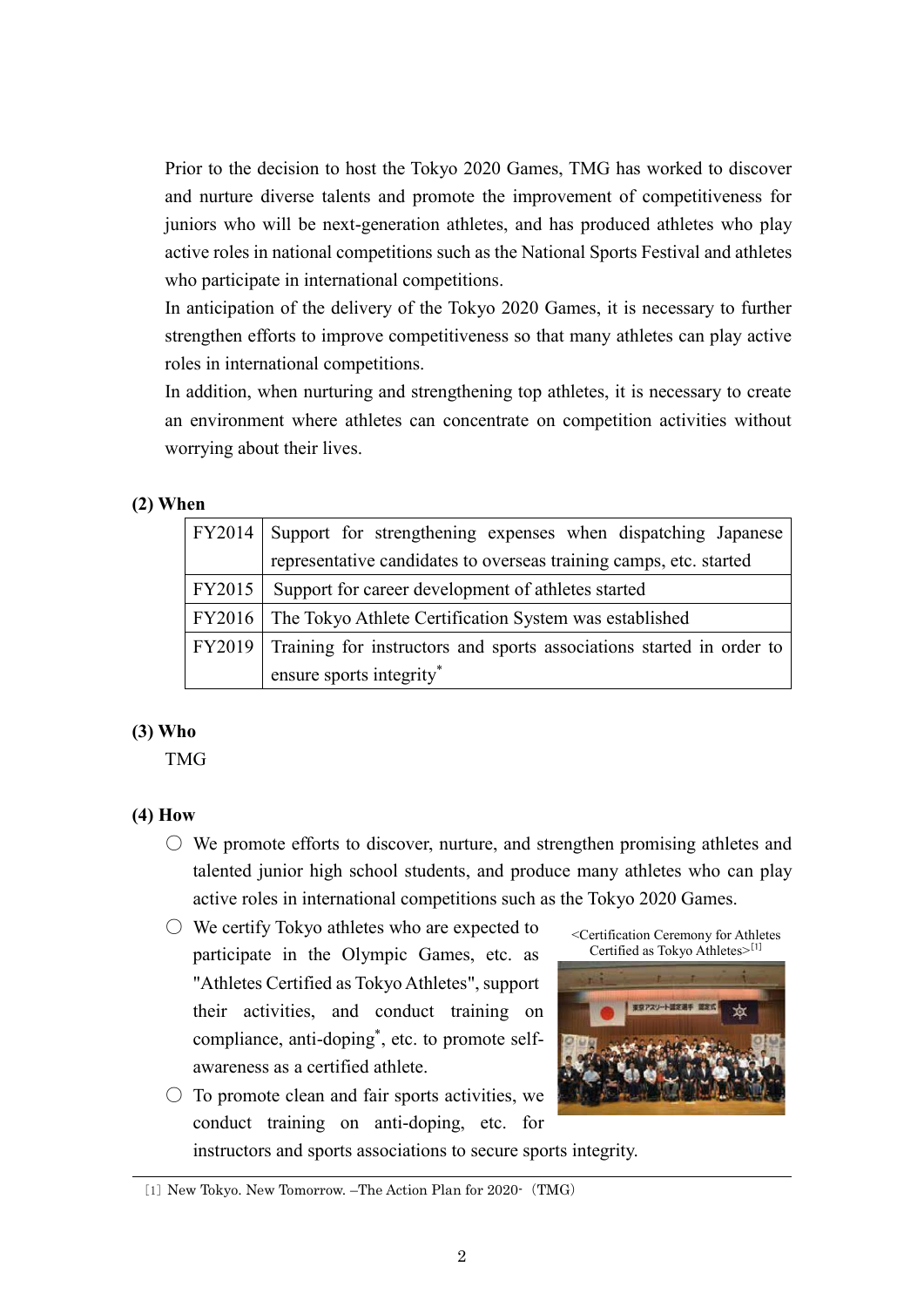- $\circlearrowright$  We invite international top coaches with a track record of training top athletes from overseas, etc. so as to improve the quality of instructors.
- We provide various support, etc. based on sports <Support based on sports medicine medicine and science in cooperation with universities, etc., including offering feedback and advice to athletes based on data.
- $\circ$  For athletes and companies, we provide information and raise awareness so as to support the employment of athletes and create an environment where they can devote themselves to competition activities.





- $\circlearrowright$  We promote correct understanding of athletes and instructors, etc. regarding competition and health issues specific to female athletes.
- $\circ$  We create opportunities of international exchange through the Tokyo U-14 International Youth Football Tournament, Asia Junior Sports Exchange Games and other events.

#### **(5) Benefits**

The athlete's competitiveness will be improved by the following effects, etc. and they will be expected to play active roles in international competitions such as the Tokyo 2020 Games. This will give children as the next generation a dream of success in sports, expectedly leading to expansion of the spread of sports, etc.

In addition, when athletes can find employment, an environment where they can concentrate on the competition will be created.

- Athletes discovered, nurtured, and strengthened by TMG will participate in the Tokyo 2020 Olympic Games.
- $\bigcirc$  Athletes who have completed the top athlete discovery / nurturing project will play active roles in international competitions, etc.
- $\circ$  The athlete's competitiveness in various sports of the Olympic Games and the National Sports Festival will be strengthened.
- $\circ$  The Athletes Certified as Tokyo Athletes will play active roles in international competitions, etc.
- $\bigcirc$  Clean and fair sports activities will be promoted.
- $\bigcirc$  Inviting top international coaches will improve the quality of instructors.
- $\bigcirc$  Athletes will find employment with the support from TMG.

<sup>[2]</sup> Future Tokyo: Tokyo's Long-Term Strategic Vision(TMG)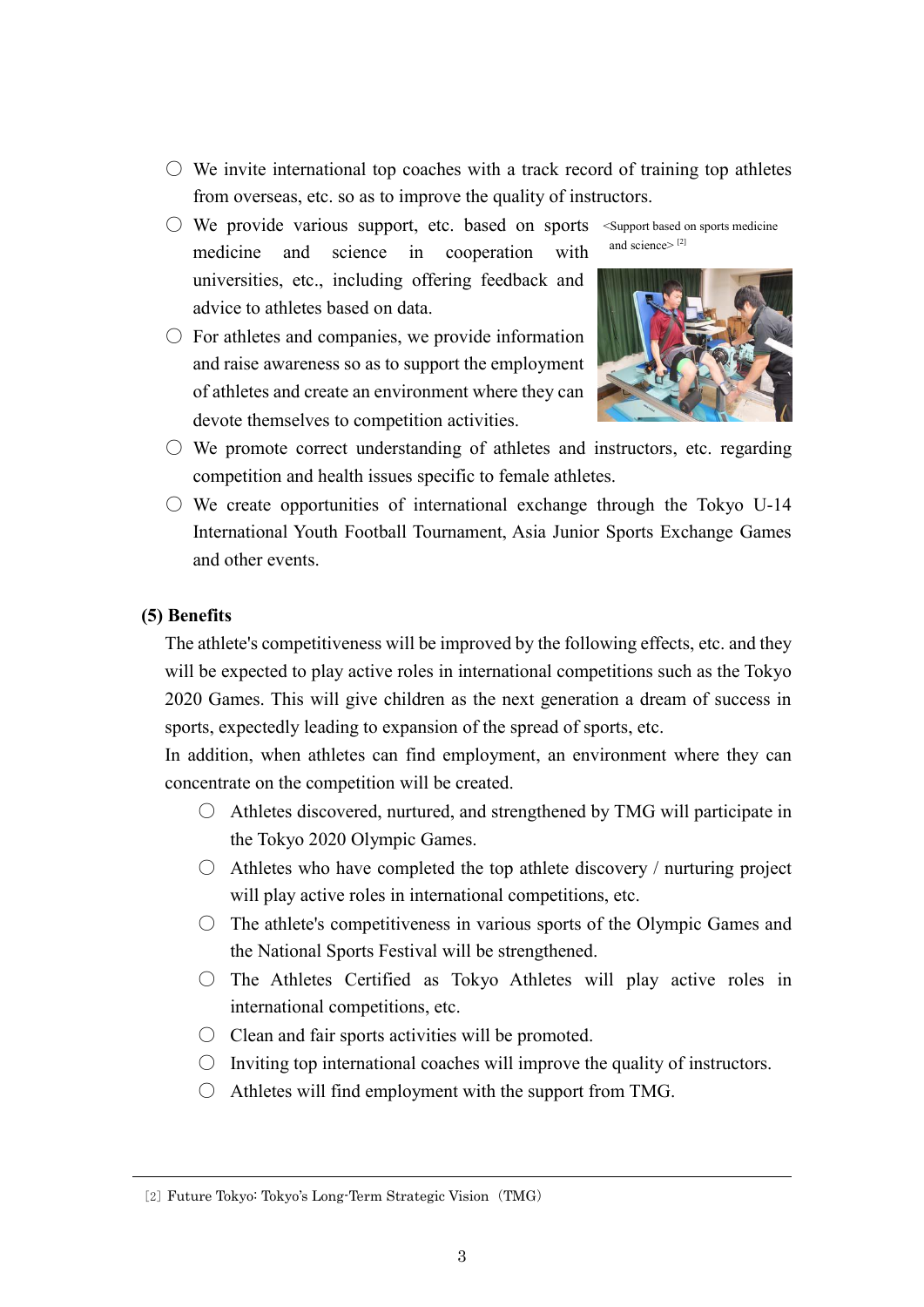# **4. Facts and figures**

| Number of athletes         | · Support for strengthening 1,034 authorized athletes in   |
|----------------------------|------------------------------------------------------------|
| discovered, nurtured,      | total                                                      |
| and strengthened by        | · Discovering, nurturing, and strengthening junior         |
| <b>TMG</b>                 | athletes (254 in total)                                    |
|                            | · In the National Sports Festival, Tokyo finished in 2nd   |
|                            | place in both the men and women's section and the          |
|                            | women's section, and in recent events, higher places are   |
|                            | steadily maintained                                        |
|                            | • The global leader training project was implemented       |
|                            | by 19 competition groups in total in order to train        |
|                            | leaders                                                    |
| Discovering<br>and         | Discovering and nurturing junior athletes: 254 graduates   |
| nurturing<br>junior        | (up to 11th grade)                                         |
| athletes                   |                                                            |
| Improvement<br>$\sigma$ f  | Improvement of competitiveness                             |
| competitiveness            | Strengthening of competitiveness in 31 sports of the       |
| (strengthening<br>of       | Olympic Games and 41 sports of the National Sports         |
| competitiveness<br>for     | Festival                                                   |
| both the Olympic           |                                                            |
| the<br>Games<br>and        |                                                            |
| National<br><b>Sports</b>  |                                                            |
| Festival)                  |                                                            |
| Certification<br>as        | 1,034 athletes in total were certified as Tokyo Athletes,  |
| <b>Tokyo Athletes</b>      | provided support<br>for<br>costs<br>required<br>for<br>and |
|                            | strengthening, etc.                                        |
| Promotion<br>of<br>the     | Implementation of instructor training program (twice)      |
| sports integrity           | Implementation of training program for sport               |
|                            | associations (once)                                        |
| Invitation<br>of           | Invitation of international top coaches from 19 sport      |
| international<br>top       | associations in total                                      |
| coaches                    |                                                            |
| <b>Employment services</b> | 116 athletes in total have found their employment          |
| for athletes through       | through the athlete support system                         |
| athlete<br>the<br>support  |                                                            |
| system                     |                                                            |